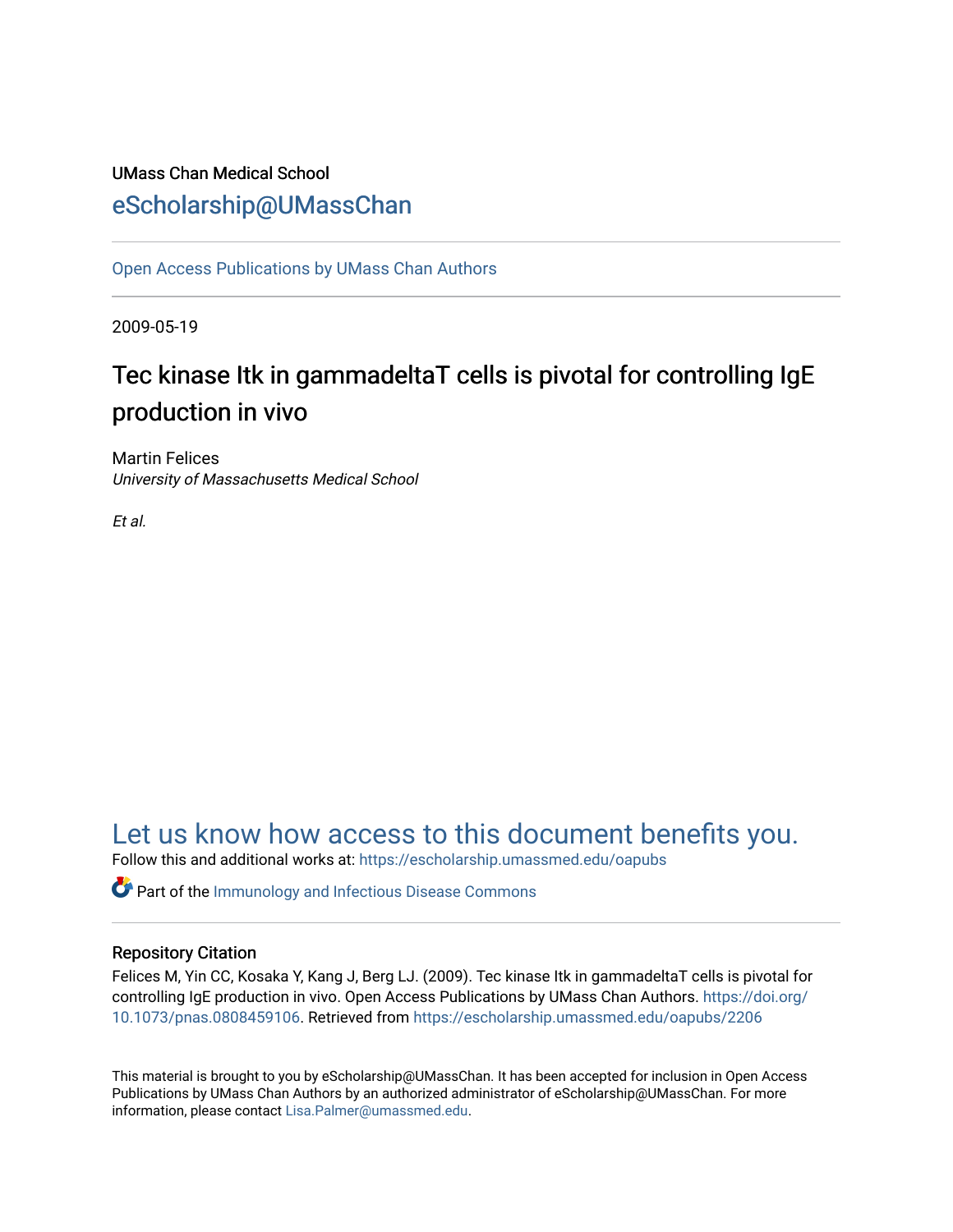# Tec kinase Itk in  $\gamma\delta$ T cells is pivotal for controlling **IgE production in vivo**

### **Martin Felices1, Catherine C. Yin1, Yoko Kosaka, Joonsoo Kang, and Leslie J. Berg2**

Department of Pathology, University of Massachusetts Medical School, 55 Lake Avenue North, Worcester, MA 01655

Edited by James P. Allison, Memorial Sloan-Kettering Cancer Center, New York, NY, and approved March 24, 2009 (received for review August 27, 2008)

In conventional  $\alpha\beta$  T cells, the Tec family tyrosine kinase Itk is **required for signaling downstream of the T cell receptor (TCR). Itk** also regulates  $\alpha\beta$  T cell development, lineage commitment, and **effector function. A well established feature of** *Itk***/ mice is their inability to generate T helper type 2 (Th2) responses that produce IL-4, IL-5, and IL-13; yet these mice have spontaneously elevated levels of serum IgE and increased numbers of germinal center B** cells. Here we show that the source of this phenotype is  $\gamma \delta$  T cells, **as normal IgE levels are observed in** *Itk***/***Tcrd***/ mice. When** stimulated through the  $\gamma\delta$  TCR, Itk $^{-/-}$   $\gamma\delta$  T cells produce high levels of Th2 cytokines, but diminished IFN $\gamma$ . In addition, activated Itk<sup> $-/-$ </sup>  $\gamma$  $\delta$  T cells up-regulate costimulatory molecules important for B cell **help, suggesting that they may directly promote B cell activation** and Ig class switching. Furthermore, we find that  $\gamma\delta$  T cells numbers **are increased in** *Itk***/ mice, most notably the V1.1V**-**6.3 subset** that represents the dominant population of  $\gamma \delta$  NKT cells. Itk<sup>-/-</sup>  $\gamma \delta$ **NKT cells also have increased expression of PLZF, a transcription** factor required for  $\alpha\beta$  NKT cells, indicating a common molecular program between  $\alpha\beta$  and  $\gamma\delta$  NKT cell lineages. Together, these data indicate that Itk signaling regulates  $\gamma \delta$  T cell lineage devel**opment and effector function and is required to control IgE production in vivo.**

T cell development  $|T$  cell differentiation  $|T$  cell signaling

The Tec family tyrosine kinase Itk is important for signaling downstream of the T cell receptor (1). In particular, Itkdeficient T cells have defects in phospholipase  $C-\gamma$  (PLC- $\gamma$ ) phosphorylation, calcium mobilization, mitogen-activated protein kinase (MAP kinase) activation, and AP-1 and nuclear factor of activated T cells (NFAT) activation after T cell receptor (TCR) stimulation. Itk is also critical for conventional  $\alpha\beta$  T cell development, selection, and function. Of particular importance, Itk signaling regulates  $CD4+T$  helper cell differentiation, playing a key role in the development of Th2 responses (2). Based on this welldocumented defect of  $Itk^{-/-}$  mice in generating Th2 effector responses and cytokine production, it was surprising to discover that these mice had spontaneously elevated levels of serum IgE (3, 4), as B cell isotype switching to IgE is highly dependent on Th2 cytokines IL-4 and IL-13 (5). As our previous studies had indicated that Itk<sup>-/-</sup>  $\alpha\beta$  TCR<sup>+</sup> NKT cells (referred to as  $\alpha\beta$  NKT cells) were also highly defective in producing effector cytokines such as IL-4 (6), we considered the possibility that  $\gamma \delta TCR^+NKT$  cells were the major source of Th2 cytokines in Itk $^{-/-}$  mice.

The  $\gamma\delta$  T cells are a highly conserved subset of T cells that constitutes 1–5% of the lymphocytes in the blood and peripheral organs of mice but can account for up to 50% of the lymphocytes in the mucosal epithelia. As with other subsets of ''innate'' T cells,  $\gamma \delta$  T cells express memory cell surface markers (7), and are capable of rapidly secreting effector cytokines (8). Among the many functions attributed to  $\gamma\delta$  T cells, a great deal of recent interest has focused on their ability to modulate adaptive immune responses, specifically the humoral response (9).

A variety of studies have indicated that  $\gamma \delta$  T cells are able to provide help for B cell responses. Initial studies performed in mice lacking  $\alpha\beta$  T cells showed that B cell expansion, differentiation, and secretion of 'T-dependent' antibody isotypes, IgE, and  $IgG<sub>1</sub>$ , were all intact in these mice (10). Furthermore,  $TCR\beta^{-/-}$  mice challenged repeatedly with parasitic infections could produce germinal centers and generate increased antibody production (11). Using a model of pulmonary allergic inflammation, decreased production of  $IgE$  and  $IgG<sub>1</sub>$  was seen in mice lacking  $\gamma\delta$  T cells compared with WT mice (12). The  $\gamma\delta$  T cells have also been shown to directly induce germinal center formation and Ig hypermutation (13). Interestingly, even though the  $\gamma\delta$  T cells expressing CD4 account for only 5–10% of all  $\gamma\delta$  cells, it is this subset that appears to be responsible for inducing germinal centers (14). Human  $\gamma\delta$  T cells have also been found in germinal centers; these cells were found to up-regulate B cell costimulatory molecules such as CD40L, OX40, CD70, and inducible costimulatory molecule (ICOS) in response to TCR stimulation (15, 16). Together, these data indicate that  $\gamma \delta$  T cells can promote, either directly or indirectly, the humoral immune response.

Here we show that, in the absence of Itk,  $\gamma \delta$  T cell differentiation and effector function are dramatically altered. Itk<sup>-/-</sup> mice contain increased numbers of CD4<sup>+</sup> and NK1.1<sup>+</sup>  $\gamma \delta$ T cells that normally constitute the  $\gamma \delta NKT$  population (17). These cells express PLZF, a transcription factor that uniquely defines  $\alpha\beta$ NKT cells and is essential for normal  $\alpha\beta$  NKT cell development (18, 19). As a consequence, Itk<sup> $-/-$ </sup>  $\gamma\delta$  T cells produce robust amounts of Th2 cytokines when stimulated, accompanied by enhanced expression of cell surface receptors associated with B cell help, such as ICOS and CD40L and thus promote a spontaneous elevation in serum IgE levels. These data indicate a surprising role for Itk in regulating the lineage development and effector function of  $\gamma\delta$  T cells, particularly in controlling the  $PLZF^+$  subset.

#### **Results**

 $\gamma\delta$  T Cells Promote the Hyper IgE and Enriched Germinal Center **Phenotype Seen in Itk<sup>-/-</sup> Mice.** In an effort to identify the cell type producing Th2 cytokines and driving IgE class-switching and secretion in unimmunized Itk<sup>-/-</sup> mice, we considered  $\gamma \delta$  T cells. To test this possibility, Itk<sup>-/-</sup> mice were crossed to  $Tcrd^{-/-}$  mice (20) that lack  $\gamma \delta$  T cells. As shown in Fig. 1A and reported previously (3, 4), Itk<sup> $-/-$ </sup> mice have elevated concentrations of serum IgE compared with WT controls. Strikingly, in  $Itk^{-/-}Tcrd^{-/-}$  doubledeficient mice, serum IgE levels drop significantly compared with Itk<sup>-/-</sup> mice. Similar results were seen upon analysis of the proportion of germinal center phenotype B cells  $(B220<sup>+</sup>$  peanut agglutinin [PNA]<sup>+</sup>) (Fig. 1*B*). Individual cohorts of mice were tested at 2 months of age, 3.5 months of age, and 5 months of age, with similar results.

Author contributions: M.F., C.C.Y., Y.K., J.K., and L.J.B. designed research; M.F., C.C.Y., and Y.K. performed research; M.F., C.C.Y., Y.K., J.K., and L.J.B. analyzed data; and M.F., C.C.Y., J.K., and L.J.B. wrote the paper.

The authors declare no conflict of interest.

This article is a PNAS Direct Submission.

<sup>&</sup>lt;sup>1</sup>M.F. and C.C.Y. contributed equally to this work.

<sup>2</sup>To whom correspondence should be addressed. E-mail: leslie.berg@umassmed.edu.

This article contains supporting information online at [www.pnas.org/cgi/content/full/](http://www.pnas.org/cgi/content/full/0808459106/DCSupplemental) [0808459106/DCSupplemental.](http://www.pnas.org/cgi/content/full/0808459106/DCSupplemental)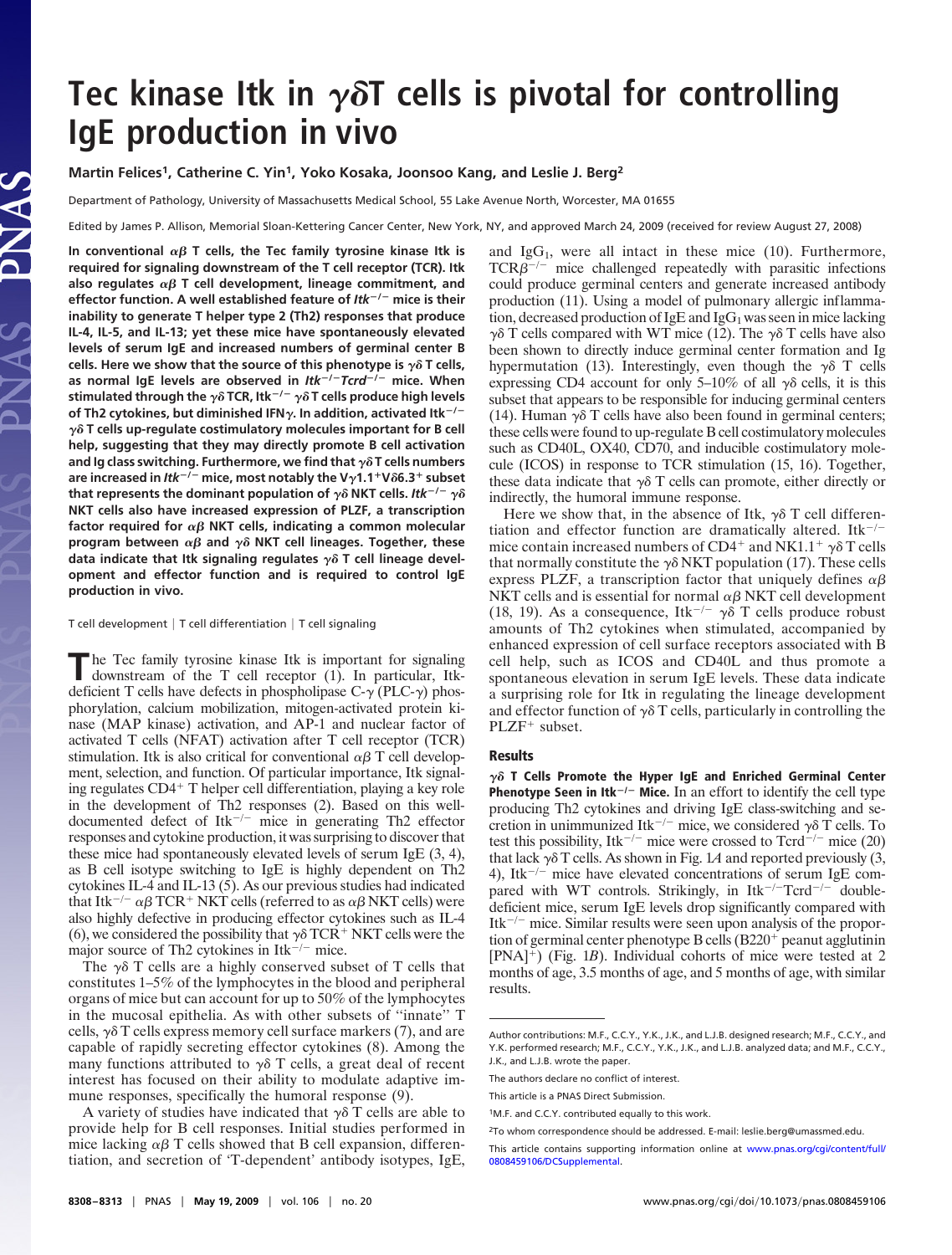

**Fig. 1.**  $\gamma\delta$  T cells in Itk<sup> $-/-$ </sup> mice are responsible for the spontaneous elevation in serum IgE levels. (A) Serum obtained from WT, Tcrd<sup>-/-</sup>, Itk<sup>-/-</sup>, and Itk<sup>-/-</sup>Tcrd<sup>-/-</sup> mice were analyzed for IgE by ELISA. (B) Splenocytes from WT, Tcrd<sup>-/-</sup>, Itk<sup>-/-</sup>, and Itk<sup>-/-</sup>Tcrd<sup>-/-</sup> mice were stained with  $\alpha$ -B220 Ab and PNA to identify germinal center B cells. Differences between WT and Tcrd<sup>-/-</sup> (P = 0.14) and between ltk<sup>-/-</sup> and ltk<sup>-/-</sup>Tcrd<sup>-/-</sup> (P = 0.54) were not statistically significant. (C) Cells were prepared from thymus, spleen, mesenteric lymph nodes (mLN), intestinal epithelium (iIELs), and liver and were stained with anti-TCRδ and anti-TCRβ Abs. (D-F) Percentages and absolute numbers of  $\gamma \delta T$  cells were compiled for the thymus (*D*) and spleen (*E*); percentages only were compiled for liver (*F*).

**Itk-Deficient Mice Have Increased Numbers of**  $\gamma\delta$  **T Cells.** The finding that elevated serum IgE levels in  $Itk^{-/-}$  mice were dependent on  $\gamma\delta$  T cells suggested that the  $\gamma\delta$  T cells present in Itk<sup>-/-</sup> mice might be altered relative to their WT counterparts. We first examined  $\gamma \delta T$  cell numbers. As seen in Fig. 1C, Itk<sup>-/-</sup> mice have increased proportions of  $\gamma \delta$  T cells in the thymus, the spleen, the mesenteric lymph nodes, and the liver, but not in the intestinal intraepithelial lymphocyte (iIEL) compartment. A summary of data indicates significant increases in the proportion and absolute numbers of  $\gamma\delta$  T cells in both the thymus and the spleen, as well as an increase in the percentage of  $\gamma\delta$  T cells in the liver, in the absence of Itk (Fig. 1 *D–F*).

Itk<sup> $-/-$ </sup> Mice Contain Increased Proportions of  $\gamma\delta$  T Cells Subsets **Expressing V<sub>Y</sub>1.1<sup>+</sup>V** $\delta$ **6.3<sup>+</sup>, CD4, and NK1.1.** Analysis of TCR $\gamma$  chain repertoires indicated an increased proportion in  $V\gamma1.1^+$   $\gamma\delta$  T cells in Itk-deficient versus WT mice, and a concomitant decrease in the other major subsets ( $V\gamma2^+$  and  $V\gamma5^+$ ) (Fig. 2A and *B*). Further, the majority of  $V\gamma1.1^+$   $\gamma\delta$  T cells in the thymus and liver of Itk<sup>-/-</sup> mice also expressed V86.3 (Fig. 2C). Overall, we find a significant increase in the absolute numbers of this  $\gamma \delta$  T



**Fig. 2.** Itk<sup>-/-</sup> mice have an increased population of V<sub>2</sub>1.1V $\delta$ 6.3<sup>+</sup>  $\gamma \delta$ T cells. (A) Thymocytes and splenocytes were stained with antibodies to TCR $\delta$  and either V $\gamma$ 1.1, V $\gamma$ 2, V $\gamma$ 3, and V $\gamma$ 5. Histograms show V $\gamma$  staining on gated TCR $\delta^+$  cells. (*B*) Lymphocytes were isolated from the liver and stained with antibodies to TCR $\delta$  and V $\gamma$ 1.1 or V $\gamma$ 2. Histograms show V $\gamma$  staining on gated TCR $\delta^+$  cells. (C) Thymocytes, splenocytes, and liver cells were stained with antibodies to TCR $\delta$ , V<sub>y</sub>1.1 and V $\delta$ 6.3. Dot plots show V<sub>y</sub>1.1 vs. V $\delta$ 6.3 staining on gated TCR $\delta$ <sup>+</sup> T cells. (*D*) Absolute numbers of V $\gamma$ 1.1V $\delta$ 6.3<sup>+</sup>  $\gamma$  $\delta$ T cells in the thymus and spleen and percentages of V $\gamma$ 1.1V $\delta$ 6.3<sup>+</sup>  $\gamma$  $\delta$  T cells in the liver were compiled.

cell subset in thymus and spleen of  $Itk^{-/-}$  mice compared with controls (Fig. 2 *D* and *E*), as well as an increased proportion of  $V\gamma1.1^+V\delta6.3^+$   $\gamma\delta$  T cells in Itk<sup>-/-</sup> liver (Fig. 2*F*). Interestingly,  $V\gamma1.1^+V\delta6.3^+$   $\gamma\delta$  T cells are the predominant subset of  $\gamma\delta$  NKT cells, and readily produce effector cytokines (17, 21, 22).

In contrast to WT  $\gamma\delta$  T cells, the Itk<sup>-/-</sup>  $\gamma\delta$  T cell population shows a striking increase in the proportion of  $CD4<sup>+</sup>$  cells in the thymus, spleen and liver (Fig.  $3\overline{A}$  and *B*). Itk<sup>-/-</sup> mice also had elevated proportions of thymic NK1.1<sup>+</sup>  $\gamma\delta$  T cells (Fig. 3*C* and *D*). Interestingly, the majority of the thymic Itk<sup>-/-</sup> CD4<sup>+</sup>  $\gamma\delta$  T cells and virtually all of the thymic Itk<sup>-/-</sup> NK1.1<sup>+</sup>  $\gamma\delta$  T cells express high levels of the memory cell marker CD44 (Fig. 3*E*), as well as the activation marker CD69. As previously reported, the majority of  $\gamma\delta$  T cells in the liver of WT mice are NK1.1<sup>+</sup> (i.e.,  $\gamma \delta$  NKT cells) (17), and this is also the case in Itk<sup>-/-</sup> liver (Fig. 3 *C* and *D*).

Focusing on the  $V\gamma1.1^+V\delta6.3^+$  subset of  $\gamma\delta$  T cells, we find that WT and Itk<sup> $-/-$ </sup> mice each have a similar proportion of  $N<sub>K1.1</sub><sup>+</sup>$  CD4<sup>-</sup> cells, whereas NK1.1<sup>+</sup> CD4<sup>+</sup> cells are increased substantially in Itk<sup> $-/-$ </sup> mice [\[supporting information \(SI\) Fig.](http://www.pnas.org/cgi/data/0808459106/DCSupplemental/Supplemental_PDF#nameddest=SF1) [S1\]](http://www.pnas.org/cgi/data/0808459106/DCSupplemental/Supplemental_PDF#nameddest=SF1). Furthermore, outside the thymus, the  $V\gamma1.1^+V\delta6.3^+$  subset is found predominantly in the liver, rather than the spleen (Fig. 3 *F* and *G*), as has been reported previously for  $\gamma \delta$  NKT cells (17). The  $\gamma\delta$  T cells not expressing V $\gamma$ 1.1V $\delta$ 6.3 correspond to the "conventional" NK1.1<sup>-</sup>CD4<sup>-</sup>CD8<sup>-</sup> subset; this conventional  $\gamma\delta$ T cell subset is not altered in numbers in  $Itk^{-/-}$  versus WT mice, indicating that ITK controls the generation of ''nonconventional" CD4<sup>+</sup> or NK1.1<sup>+</sup>, but not conventional,  $\gamma \delta$  T cells.

Expanded populations of CD4<sup>+</sup>  $\gamma\delta$  T cells have been previ-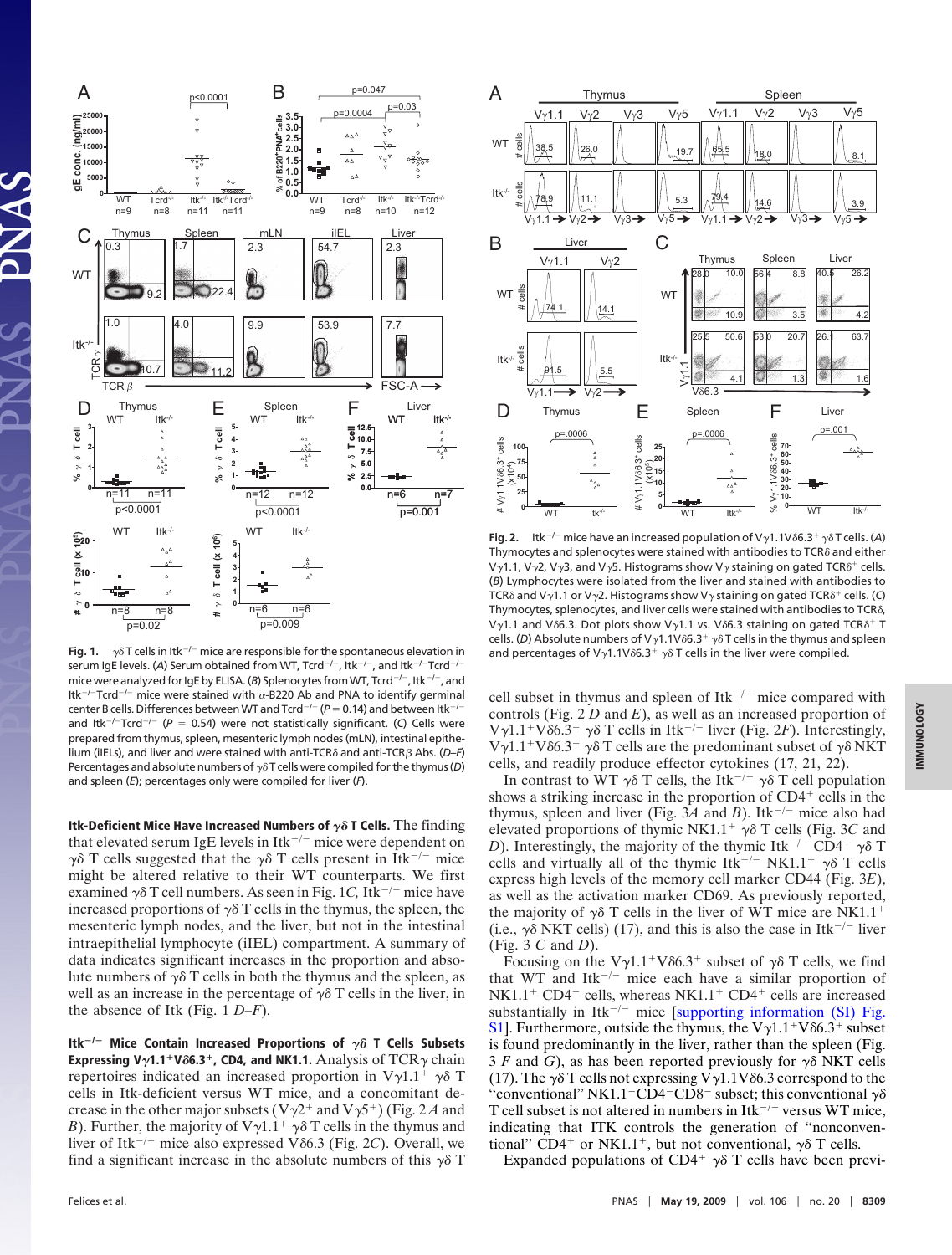

**Fig. 3.** Altered  $\gamma \delta$  T cell subsets in the spleen and thymus of Itk<sup>-/-</sup> mice. Cells were prepared from thymus, spleen, and liver of WT and Itk $^{-/-}$  mice and analyzed by flow cytometry. (A) CD4 vs. CD8 expression on gated  $TCR\delta^+TCR\beta^$ cells. The percentages of each subpopulation are indicated, and the mean fluorescence intensities are shown in parentheses. (*B*) The percentages of CD4<sup>+</sup>TCR $\delta$ <sup>+</sup> cells in the thymus, spleen, and liver are shown. (C) CD4 vs. NK1.1 expression on gated  $TCR\delta^+TCR\beta^-$  cells in the thymus, spleen, and liver. (D) The percentages of NK1.1<sup>+</sup>TCR $\delta$ <sup>+</sup> cells in the thymus, spleen, and liver. (*E*) Thymic TCRδ<sup>+</sup>TCRβ<sup>-</sup> cells were analyzed for CD44 vs. CD4 (top) or NK1.1 (bottom) expression. Data are representative of two independent experiments. (*F*) TCR $\delta^+$ TCR $\beta^-$  cells from the liver were analyzed for V $\gamma$ 1.1, V $\delta$ 6.3, NK1.1, and CD4 expression. Dot-plots show NK1.1 vs. CD4 expression on gated V<sub>y</sub>1.1<sup>+</sup>V $\delta$ 6.3<sup>+</sup> cells. (G) The percentages of total cells in the thymus, spleen, and liver that represent the Vy1.1<sup>+</sup>V $\delta$ 6.3<sup>+</sup>NK1.1<sup>+</sup> subset were calculated. Differences between the WT and  $Itk^{-/-}$  were statistically significant (thymus,  $P = 0.0006$ ; spleen,  $P = 0.0006$ ; liver,  $P = 0.001$ ).

ously demonstrated in mice lacking expression of both  $TCR\beta$ and CD5 (14). We therefore examined CD5 expression on Itk<sup> $-/-$ </sup>  $\gamma\delta$  T cells, to determine if altered levels of CD5 might be contributing to the increased number of  $CD4^+ \gamma \delta T$  cells in these mice, but detected no differences between WT and  $Itk^{-/-}$  mice. However, like a previously-reported subset of activated  $\gamma \delta$  T cells specific for self-ligands, the MHC class Ib molecules, T10/T22 (23), the NK1.1<sup>+</sup> subset of thymic Itk<sup>-/-</sup>  $\gamma\delta$  T cells are all CD122-positive.

To determine whether the alterations we observed in  $Itk^{-/-}$  mice are intrinsic to the hematopoietic cells or to the environment, we generated bone marrow chimeras using WT or Itk<sup>-/-</sup> bone marrow cells. These experiments demonstrated that the increased proportions of both  $\gamma\delta$  T cells and germinal center B cells seen in Itk<sup>-/-</sup> mice are intrinsic to Itk<sup> $-/-$ </sup> hematopoietic cells [\(Fig. S2\)](http://www.pnas.org/cgi/data/0808459106/DCSupplemental/Supplemental_PDF#nameddest=SF2). Consistent



**Fig. 4.** Itk<sup> $-/-$ </sup>  $\gamma\delta$  T cells produce IL-4 plus IFN- $\gamma$  and express the transcription factor PLZF. Lymph nodes and spleens from WT and Itk $^{-/-}$  mice were pooled, and total TCR $\gamma\delta^+$  cells (*A*, *B*) or sorted subpopulations (*C*, *D*) were analyzed. (*A*)  $2 \times 10^5$  cells were stimulated with 10  $\mu$ g/ml of anti-TCR $\delta$  for 0, 10, and 20 hours. IL-4 (*left panel*) and IFN<sub>Y</sub> (*right panel*) mRNA expression levels normalized to  $\beta$ -actin were determined by real-time quantitative RT-PCR. Data shown are representative of two independent experiments. (*B*) Levels of PLZF mRNA normalized to  $\beta$ -actin were determined by real-time quantitative RT-PCR. WT peripheral CD8<sup>+</sup>  $\alpha\beta$  T cells and  $\alpha\beta$  NKT cells were analyzed for comparison. Data are representative of two independent experiments. (C)  $5 \times 10^4$  cells were stimulated with 10  $\mu$ g/ml of anti-TCR $\delta$  for 72 hours and supernatants were analyzed for the presence of IL-4, IL-10, IL-13, and IFN $\gamma$  by cytometric bead array (CBA). Data are representative of three independent experiments. (*D*) 3  $\times$  10<sup>4</sup> cells were stimulated as in (*B*). Supernatants were analyzed for the presence of IL-4, IL-10, IL-13, and IFN $\gamma$  by CBA. Data are representative of two independent experiments. (*E*) Nonstimulated (NS) and stimulated (P/I) WT (*left*) and Itk<sup> $-/-$ </sup> (*right*)  $\gamma \delta$  T cells were analyzed for intracellular IL-4 and IFN- $\gamma$ production. Cells were stimulated with 10 ng/ml PMA and 2  $\mu$ g/ml Ionomycin (P/I) for 4 hours. Data are representative of four independent experiments.

with these data, we also find that the predominant Tec kinase expressed in WT  $\gamma\delta$  T cells is Itk [\(Fig. S3\)](http://www.pnas.org/cgi/data/0808459106/DCSupplemental/Supplemental_PDF#nameddest=SF3).

Enhanced Expression of IL-4 and PLZF in Itk-Deficient  $\gamma \delta$  T Cells.  $\rm To$ determine the basis for the altered function of Itk<sup>-/-</sup>  $\gamma \delta$  T cells, we examined mRNA levels for T-bet, Eomesodermin, and GATA-3 in WT versus Itk<sup>-/-</sup>  $\gamma\delta$  T cells. We found that Itk<sup>-/-</sup>  $\gamma\delta$  T cells consistently expressed higher levels of GATA-3 mRNA and protein compared with WT  $\gamma\delta$  T cells, while the NK1.1<sup>-</sup> subset of Itk<sup>-/-</sup>  $\gamma\delta$  T cells have reduced levels of mRNA for both T-bet and Eomesodermin [\(Fig. S3\)](http://www.pnas.org/cgi/data/0808459106/DCSupplemental/Supplemental_PDF#nameddest=SF3). These findings suggested that Itk<sup>-/-</sup>  $\gamma\delta$  T cells might produce a distinct pattern of cytokines compared with WT  $\gamma\delta$  T cells. We first examined mRNA levels for the signature cytokines, IL-4 and IFN $\gamma$ , after  $\gamma\delta$  T cell activation *in vitro*. As shown in Fig. 4*A*, in response to  $\gamma\delta$  TCR stimulation, Itk<sup>-/-</sup>  $\gamma\delta$  T cells had constitutively elevated levels of IL-4 mRNA before stimulation and exhibited dramat-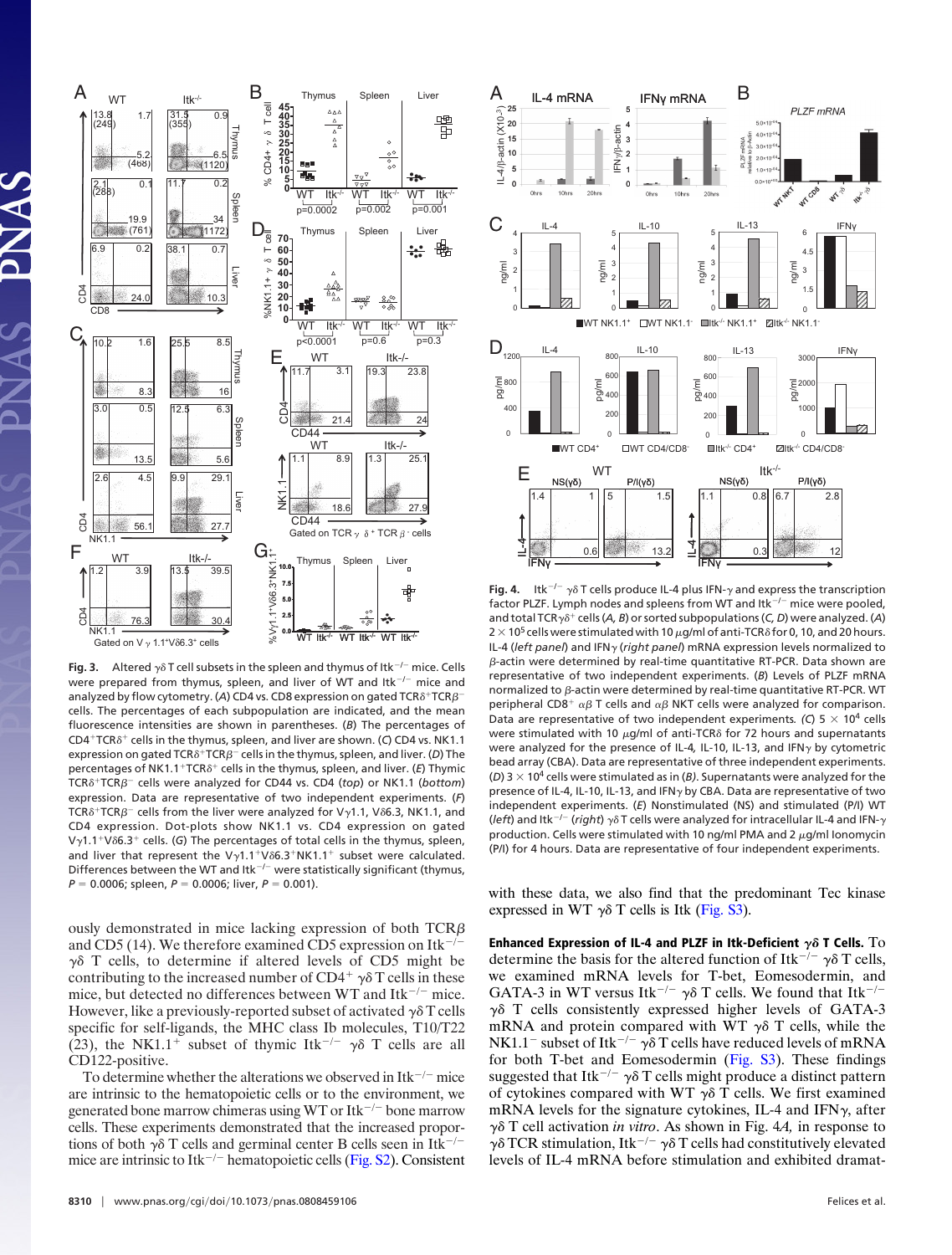ically enhanced induction of IL-4 mRNA at 10 hours and 20 hours poststimulation compared with WT  $\gamma\delta$  T cells. Basal levels of IFN $\gamma$  mRNA were similar between the WT and Itk<sup>-/-</sup>  $\gamma \delta$  T cells; after stimulation, both cell types produced IFN $\gamma$ , although WT  $\gamma\delta$  T cells showed higher levels of IFN $\gamma$  mRNA compared with  $\gamma \delta$  T cells lacking Itk.

Based on the high proportion of  $V\gamma1.1^+V\delta6.3^+$   $\gamma\delta$  T cells present in Itk<sup>-/-</sup> mice and the previous association of this  $\gamma \delta$  T cell subset with dual production of IL-4 and IFN $\gamma$  (21, 22), we also examined WT and Itk<sup>-/-</sup>  $\gamma\delta$  T cells for expression of the transcription factor PLZF. PLZF has recently been found to be critical for the development and effector function of TCR $\alpha\beta^+$ NKT cells, where it promotes the simultaneous production of IL-4 and IFN $\gamma$  (18, 19). Interestingly, we found that splenic Itk<sup> $-/-$ </sup>  $\gamma\delta$  T cells express substantially higher amounts of PLZF mRNA than do WT  $\gamma\delta$  T cells (Fig. 4*B*). Furthermore, among Itk<sup> $-/-$ </sup>  $\gamma\delta$  T cells, the NK1.1<sup>+</sup> fraction expresses particularly high levels of PLZF mRNA. These findings support the conclusion that  $\gamma\delta$  T cell development is altered in the absence of Itk.

To assess levels of cytokine protein secretion, individual subsets of Itk<sup>-/-</sup> and WT  $\gamma\delta$  T cells were purified and stimulated. As previous studies have found that NK1.1<sup>+</sup>  $\gamma\delta$  T cells and CD4<sup>+</sup>  $\gamma\delta$  T cells produce the highest levels of cytokines, particularly "Th2" cytokines (24–28), we compared  $N\dot{K}1.1$ <sup>+</sup> to  $N\dot{K}1.1$ <sup>-</sup>, and CD4<sup>+</sup> to CD4<sup>-</sup>  $\gamma\delta$  T cell subsets. After 72 hours of stimulation, WT NK1.1<sup>+</sup>  $\gamma\delta$  T cells secreted more IL-4, IL-10, and IL-13 than their  $N<sub>K1.1</sub><sup>-</sup>$  counterparts; in contrast, both  $N<sub>K1.1</sub><sup>+</sup>$  and NK1.1<sup>-</sup> subsets of WT  $\gamma\delta$  T cells secreted large amounts of IFN $\gamma$ (Fig. 4*C*). Consistent with the analysis of cytokine mRNA levels, we observed elevated secretion of the Th2 cytokines IL-4, IL-10, and IL-13 by the Itk<sup> $-/-$ </sup> NK1.1<sup>+</sup>  $\gamma\delta$  T cells when compared with WT NK1.1<sup>+</sup> cells; furthermore, Itk<sup>-/-</sup> NK1.1<sup>+</sup>  $\gamma \delta$  T cells secreted much higher amounts of these cytokines per cell relative to the Itk<sup> $-/-$ </sup> NK1.1<sup>-</sup> subset. In addition, we found that both subsets of Itk<sup>-/-</sup>  $\gamma\delta$  T cells secreted IFN $\gamma$ , but at a lower level than the WT cells.

Comparison of the CD4<sup>+</sup> versus CD4<sup>-</sup> subsets of  $\gamma\delta$  T cells confirmed previous data (27, 28) that  $\gamma\delta$  T cells expressing CD4 are the major cytokine-producing population, particularly for the "Th2" cytokines. As shown in Fig. 4D, Itk<sup>-/-</sup> CD4<sup>+</sup>  $\gamma\delta$  T cells produce elevated levels of IL-4 and IL-13 compared with WT CD4<sup>+</sup>  $\gamma\delta$  T cells, but produce similar levels of IL-10. None of these cytokines were detected in supernatants of stimulated CD4<sup>-</sup>  $\gamma\delta$  T cells from either Itk<sup>-/-</sup> or WT mice. As noted above, WT  $\gamma\delta$  T cells (both CD4<sup>+</sup> and CD4<sup>-</sup> subsets) secrete higher levels of INF $\gamma$  than Itk<sup>-/-</sup>  $\gamma \delta$  T cells.

On a population basis, Itk<sup> $-/-$ </sup>  $\gamma\delta$  T cells secreted both IL-4 and IFN $\gamma$  after stimulation. To determine whether individual cells were dual producers of both effector cytokines, we stimulated WT and Itk<sup> $-/-$ </sup>  $\gamma\delta$  T cells *in vitro* with phorbol 12-myristate 13-acetate (PMA) and ionomycin and then examined IL-4 and IFN production by intracellular cytokine staining (Fig. 4*E*). As expected, a larger proportion of WT  $\gamma\delta$  T cells produce IFN $\gamma$  in response to stimulation compared with those that produce IL-4, and few cells produce both cytokines. In contrast, Itk<sup>-/-</sup>  $\gamma\delta$  T cells include a significantly larger population that produces IL-4 than is seen in the WT  $\gamma \delta$  T cell subset (Itk<sup>-/-</sup>, 6.9  $\pm$  1.1; WT, 3.5  $\pm$  0.8; *n* = 7; *P* = 0.04); additionally, a greater proportion of Itk<sup> $-/-$ </sup>  $\gamma\delta$  T cells produces both IL-4 plus IFN $\gamma$  compared with  $WT \gamma \delta T$  cells (Itk<sup>-/-</sup>, 3.9 ± 0.8; WT, 1.7 ± 0.3; *n* = 7; *P* = 0.02). Because this pharmacological stimulation bypasses the need for ITK in TCR-mediated signaling, these data indicate that a larger proportion of Itk<sup> $-\gamma$ </sup>  $\gamma$  $\delta$  T cells are programmed to produce IL-4, as well as IL-4 plus IFN $\gamma$ , before their activation. This latter finding, together with the data demonstrating increased numbers of CD4<sup>+</sup> and NK1.1<sup>+</sup>  $\gamma\delta$  T cells in the Itk<sup>-/-</sup> mice, strongly suggests that  $\gamma \delta$  T cell development is altered in the absence of

Itk leading to a striking increase in a PLZF-positive, IL-4 producing  $\gamma \delta$  T cell population.

Itk<sup>-/-</sup>  $\gamma\delta$  T Cells Up-Regulate Surface Receptors That Promote B Cell **Help.** We next examined  $\gamma \delta$  T cells for the expression of costimulatory molecules that provide B cell help, such as CD40L, CD70, OX40, and ICOS (15). For these experiments, WT and Itk-/- thymocytes and splenocytes were evaluated directly *ex vivo* and, in addition, were cultured for 24 hours in the presence of stimulatory anti-TCR $\delta$  antibodies. Although analysis of splenic  $\gamma\delta$ T cells from WT and Itk<sup> $-/-$ </sup> mice did not reveal any major changes in co-stimulatory markers, we did see a small increase in the proportion of constitutively ICOS-positive  $\gamma \delta$  T cells in the spleens of Itk<sup>-/-</sup> mice. Inasmuch as Itk<sup>-/-</sup> mice have a two-fold increase in the absolute number of total  $\gamma\delta$  T cells in the spleen compared with WT, this difference amounts to a  $\approx$ 10-fold increase in ICOSpositive splenic  $\gamma \delta T$  cells, and thus could account for the enhanced B cell activation observed in  $Itk^{-/-}$  mice.

More strikingly, levels of ICOS were increased on a large proportion of the thymic Itk<sup>-/-</sup>  $\gamma\delta$  T cells compared with controls, but remained unaltered following stimulation (Fig. 5*A*). Evaluation of the ICOS<sup>hi</sup> fraction of Itk<sup>-/-</sup> thymic  $\gamma \delta$  T cells indicated that nearly all of these cells were  $CD4^+$ , and a substantial proportion were also  $N<sub>K1.1</sub><sup>+</sup>$  (Fig. 5*B*). Little to no difference was seen in the basal levels of CD40L and OX40 when comparing thymic Itk<sup>-/-</sup>  $\gamma \delta$  T cells to WT  $\gamma \delta$  T cells directly *ex vivo* (Fig. 5*A*). However, after 24 hours of *in vitro* stimulation on anti-TCR $\delta$ -coated plates, Itk<sup>-/-</sup> cells up-regulated both CD40L and OX40, whereas WT  $\gamma\delta$  T cells did not. This up-regulation of CD40L and OX40 was detected on all subsets of Itk<sup>-/-</sup>  $\gamma\delta$  T cells (Fig. 5*B*). Finally, we could not detect expression of CD70 on either WT or Itk<sup>-/-</sup> thymic  $\gamma \delta$  T cells.

### **Discussion**

Overall, our data indicate that  $\gamma \delta$  T cell development is significantly altered in the absence of Itk, yielding increased numbers of  $\gamma\delta$  T cells and a shift in the major effector functions mediated by these cells. Most strikingly,  $Itk^{-/-}$  mice have elevated numbers of  $\gamma\delta$  T cells expressing CD4 and NK1.1. Furthermore, unlike the  $\gamma\delta$  T cells in WT mice, the Itk<sup>-/-</sup>  $\gamma\delta$  T cells secrete large quantities of the Th2 cytokines, IL-4, IL-10, and IL13, in addition to the IFN $\gamma$  typically secreted by activated WT  $\gamma\delta$  T cells, correlating with high levels of the transcription factor, PLZF. These findings strongly suggest that Itk signaling plays a key role in regulating  $\gamma \delta$  T cell lineage development.

Surprisingly, these altered  $\gamma\delta$  T cells are responsible for promoting significant levels of spontaneous IgE secretion in  $Itk^{-/-}$  mice. Based on the findings presented here, it is likely that the high levels of IL-4 and IL-13 produced by the activated Itk<sup> $-/-$ </sup>  $\gamma\delta$  T cells are a major factor in this response. Our data indicate that activated Itk<sup> $-\prime$ -</sup>  $\gamma\delta$  T cells express elevated amounts of B cell co-stimulatory molecules, such as ICOS, CD40L, and OX40, further suggesting that the  $\gamma\delta$  T cells may be directly providing help to the B cells, leading to B cell activation and Ig class switching.

In humans, a variety of studies have implicated  $\gamma \delta$  T cells in allergic airway inflammation (29, 30) and, specifically, in promoting B cell activation and IgE class switching (31, 32). One interesting clinical report found that IL-4-producing  $\gamma \delta$  T cells were likely responsible for a case of hyper IgE syndrome (33). Studies performed *in vitro* with human  $\gamma \delta$  T cells showed that these cells, in combination with IL-4, can induce B cell activation, Ig isotype switching, and secretion of IgE (34). Further, these findings correlate well with observations that human  $\gamma \delta$  T cells can express ICOS, CD40L, OX40, and CD70 (15). Our data indicate that the Tec family tyrosine kinase, Itk, plays a key role in regulating this potentially highly detrimental function of  $\gamma\delta$  T cells.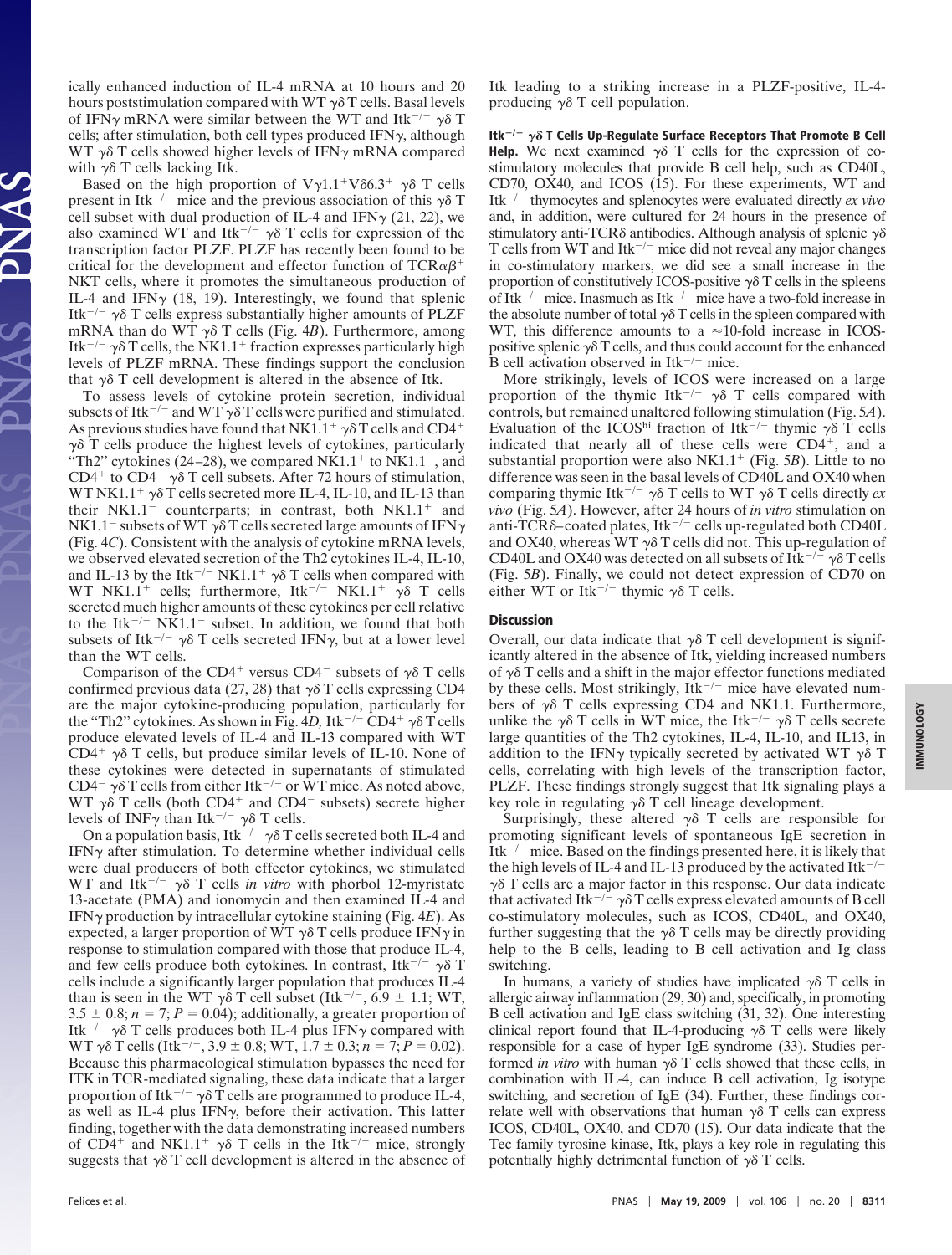

Fig. 5. Itk<sup>-/-</sup>  $\gamma$ 8T cells up-regulate costimulatory molecules involved in B cell help. (A) Thymocytes from WT and Itk<sup>-/-</sup> mice were pooled and left nonstimulated (0 hours) or were stimulated with 10 µg/ml  $\alpha$ -TCR $\delta$  for 24 hours. Nonstimulated and stimulated TCR $\delta^+$ TCR $\beta^-$ T cells were then analyzed for the expression of ICOS, CD40L, and OX40. (B) WT and Itk<sup>-/-</sup> thymocytes stimulated for 24 hours with 10 µg/ml a-TCR<sub>0</sub> antibodies were stained for CD4, ICOS, CD40L, OX40, and NK1.1 expression.

Recently,  $\gamma \delta$  T cells have also been implicated in the elevated IgE concentrations seen in mice carrying mutations in additional T cell signaling proteins. For instance, in the absence of the E3-ubiquitin ligase, Itch,  $\gamma\delta$  T cells secrete IL-4 and promote IgE production in nonimmunized mice (29). More strikingly, mice expressing a mutant allele of the adapter protein linker of activated T cells (LAT), which lacks the three c-terminal tyrosines, succumb to a fatal lymphoproliferative disorder that is mediated by  $\gamma \delta$  T cells (35). In these LAT mutant mice, the  $\gamma\delta$  T cells accumulate to large numbers, and show a phenotype remarkably similar to those lacking Itk. For instance, the LAT mutant  $\gamma\delta$  T cells secrete IL-4, rather than IFN- $\gamma$ , and many of them express the CD4 co-receptor; in addition, the mice also have elevated levels of serum IgE. As this mutant LAT protein does not support  $\alpha\beta$  T cell development, these altered  $\gamma \delta$  T cells are the only source of T cell help for B cell activation and IgE class switching. As Itk and LAT interact in a TCR-dependent signaling complex in  $\alpha\beta$  T cells, the similarities in the  $\gamma\delta$  T cell phenotype in these two lines of mice strongly suggest that these proteins are also in the same signaling pathway downstream of the  $\gamma\delta$  TCR, and furthermore, that this pathway regulates the development and effector function of  $\gamma\delta$  T cells. As Itk has previously been shown to suppress the development of innate  $\alpha\beta$ lineage T cells and to promote the development of conventional  $\alpha\beta$ T cells (36), a similar function for Itk may be required in  $\gamma\delta$  T cells; thus, in the absence of Itk, enhanced development of innate (e.g., PLZF<sup>+</sup>, NK1.1<sup>+</sup>)  $\gamma \delta$  T cells occurs, leading to increased numbers of effector cytokine-producing  $\gamma \delta$  T cells in Itk<sup>-/-</sup> mice.

Interestingly, a recent report by Jensen et al. demonstrates that  $\gamma\delta$  T cells, like  $\alpha\beta$  T cells, are found as both naïve and effector subsets (23). Effector-type  $\gamma\delta$  T cells express higher levels of CD44, NK1.1, and CD122 relative to the naïve subset and in addition, show an altered cytokine secretion profile. Furthermore, the presence of the effector  $\gamma \delta$  T cell population correlated with the expression of the TCR ligand for these  $\gamma \delta$  T cells, indicating that ligand recognition was responsible for their activated phenotype. As a large population of Itk<sup>-/-</sup>  $\gamma\delta$  T cells exhibit a similar effector cell phenotype and produce effector cytokines such as IFN- $\gamma$  and IL-4; these findings suggest that ligand recognition by Itk<sup> $-/-$ </sup>  $\gamma\delta$  T cells may contribute to their activation *in vivo* and their role in promoting IgE production in nonimmunized mice.

These findings have substantial relevance to the potential effects of small molecule inhibitors of Itk. Given the importance of Itk in Th2 development and cytokine production by CD4+  $\alpha\beta$ T cells, this kinase is currently being targeted for the development of drugs to treat asthma and other allergic diseases (5, 37). It would be unfortunate if Itk inhibition also led to the aberrant activation of  $\gamma\delta$  T cells and thus to enhanced production of IgE. Elevated levels of serum IgE would, in turn, lead to upregulation of the Fc $\epsilon$ RI on mast cells (38), promoting hyperresponsiveness of these cells to IgE-mediated receptor aggregation. In light of the findings presented here, further studies on the role of Itk in human  $\gamma\delta$  T cells are clearly warranted.

### **Materials and Methods**

Mice. Itk<sup>-/-</sup> mice (39) are on the C57BL/10 strain. Tcrd<sup>-/-</sup> mice (20) on the B57BL/6 background (Jackson Laboratories) were crossed to ltk<sup>-/-</sup> mice to obtain Itk<sup>-/-</sup>Tcrd<sup>-/-</sup> mice. Wild-type mice were Itk<sup>+/-</sup>Tcrd<sup>+/-</sup> littermates or C57BL/10 mice (Jackson Laboratories). All mice used were 2–3 months of age and were maintained at the University of Massachusetts Medical School under specific pathogen-free conditions after institutional animal care and use committee approval.

**Cell Preparations, Antibodies, and Flow Cytometry.** Liver lymphocytes were isolated by collagenase digestion of minced liver followed by Ficoll gradient centrifugation; iIELs were isolated by incubation of cleaned intenstine followed by Ficoll gradient centrifugation. The following antibodies were purchased from BD Pharmingen: TCR $\delta$ (GL3)-FITC, V $\gamma$ 2-FITC, V $\gamma$ 3-FITC, V $\delta$ 6.2/6.3-PE, TCR $\beta$ allophycocyanin, TCR<sub>B</sub>-PE, TCR<sub>B</sub>-biotin (bio), CD4-allophycocyanin, CD4-PE, CD8α-PerCP-Cy5.5, NK1.1-PE-Cy7, CD5-CyChrome, IL-4-PE, IFNγ-allophycocyanin, B220-allophycocyanin, streptavidin (strep)–allophycocyanin, and OX40-biotin. TCR<sub>δ</sub>-allophycocyanin, ICOS-PE, and CD40L-allophycocyanin were purchased from eBioscience. PNA-FITC was purchased from Vector Laboratories. Strep-Cascade Yellow was purchased from Invitrogen Molecular Probes. V $\gamma$ 1.1-bio was a kind gift from Lynn Puddington (University of Connecticut Health Center, Storrs, CT). Cells (500,000 –2,000,000 events) were collected on a LSRII (BD Biosciences) flow cytometer. Data were analyzed using FlowJo software (Tree Star).

**Quantitative Real-Time PCR.** RNA and cDNA were prepared from sorted cells as previously described (40). Real-time PCR was also performed as previously described (6) on an i-Cycler (Bio-Rad). A cDNA clone encoding PLZF was a kind gift from Albert Bendelac (University of Chicago, Chicago).

**In Vitro Stimulation Assays.** Wild-type and Itk<sup>-/-</sup> TCR $\gamma^+$ NK1.1<sup>+</sup>, TCR $\gamma^+$ NK1.1<sup>-</sup> , TCR $\gamma^+$ CD4<sup>+</sup>, and TCR $\gamma^+$ CD4<sup>-</sup> subsets from were activated *in vitro* with 10  $\mu$ g/ml